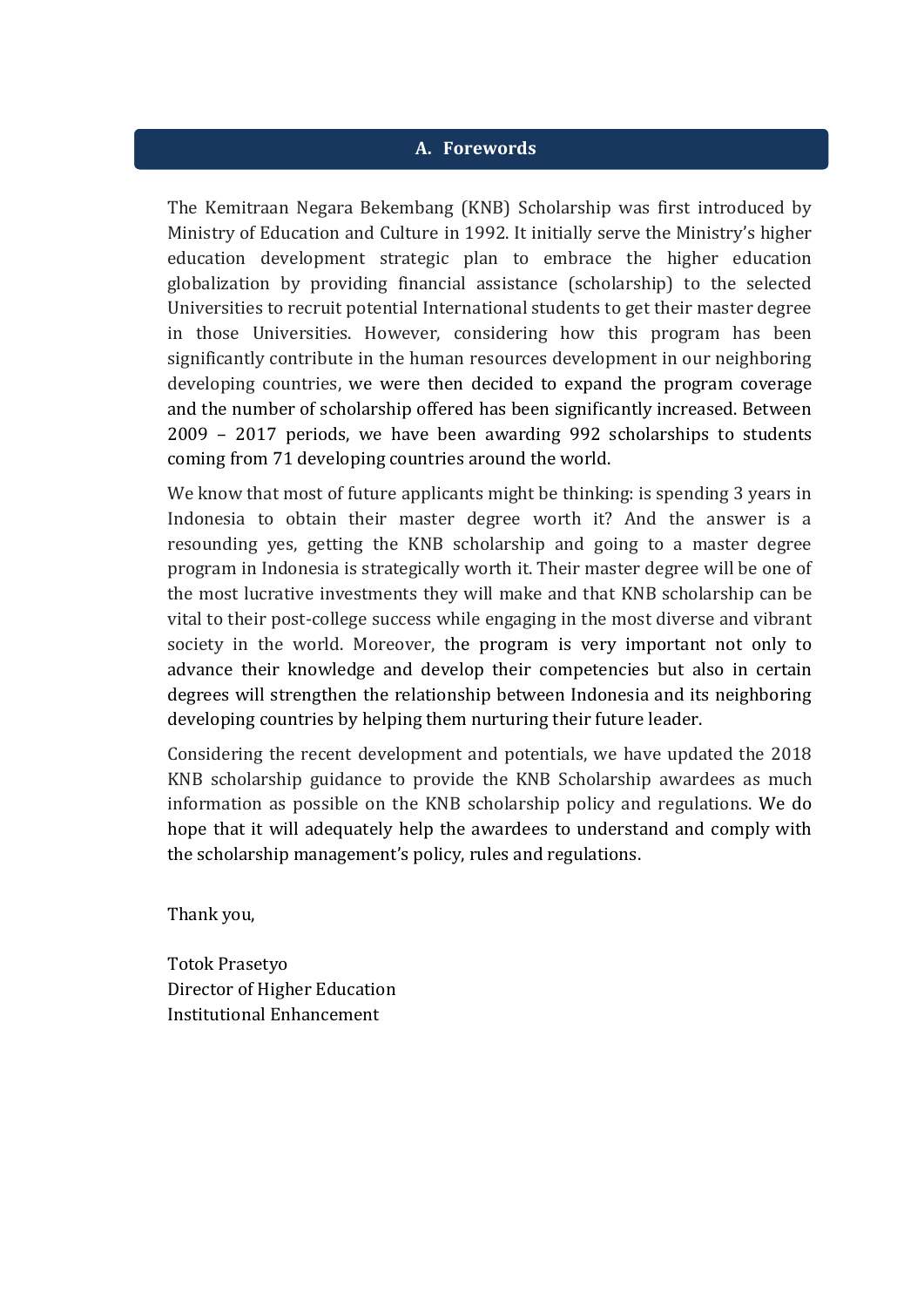

### **B. Brief Introduction to KNB Scholarship Program**

The Kemitraan Negara Berkembang (KNB) Scholarship is a financial assistance offered by the Indonesian Government to International students coming from developing countries to pursue their master degree in Indonesian Universities. Initially, the idea of offering scholarships by the Ministry of Education and Culture of the Republic of Indonesia for the student coming from the NAM member countries was mandated in the 10<sup>th</sup> Conference of Heads of States of Non-Aligned Movement (NAM) countries commenced in Bandung from  $1<sup>st</sup> - 6<sup>th</sup>$ September 1992. Following that mandate, in 1993 the Government of the Republic of Indonesia started offering postgraduate (master degree) scholarships to students from the NAM member countries.

Since 2002, due to the substantial change in the international political constellation, the use of the term "NAM" in this program was considered irrelevant. The program name then changed to **Kemitraan Negara Berkembang** *(Developing Countries Partnership)* **Scholarship** or **KNB Scholarship**. Consequently, the program have been widely offered to students, not only to the NAM member countries, but also to other developing countries such as Thailand, Fiji, Gambia, Senegal, Nigeria, Madagascar, Suriname, Pakistan, Guyana, Myanmar, Laos, Vietnam, and Vanuatu.

In 2015, the Ministry of Research, Technology, and Higher Education of the Republic of Indonesia took over the KNB Scholarship management. Some improvements have been made to better the scholarship management, both administratively and operationally. There are a couple of significant adjustments have been made so far: the scholarship coverage and quota were expanded and 2 prominent Universities were added to host the program (it makes a total of 16 host Universities).

### **C. Program Objectives**

- 1. To contribute in the human resource development in the developing countries;
- 2. To promote deeper cultural understanding between developing countries;
- 3. To strengthen the relationship and cooperation between developing countries.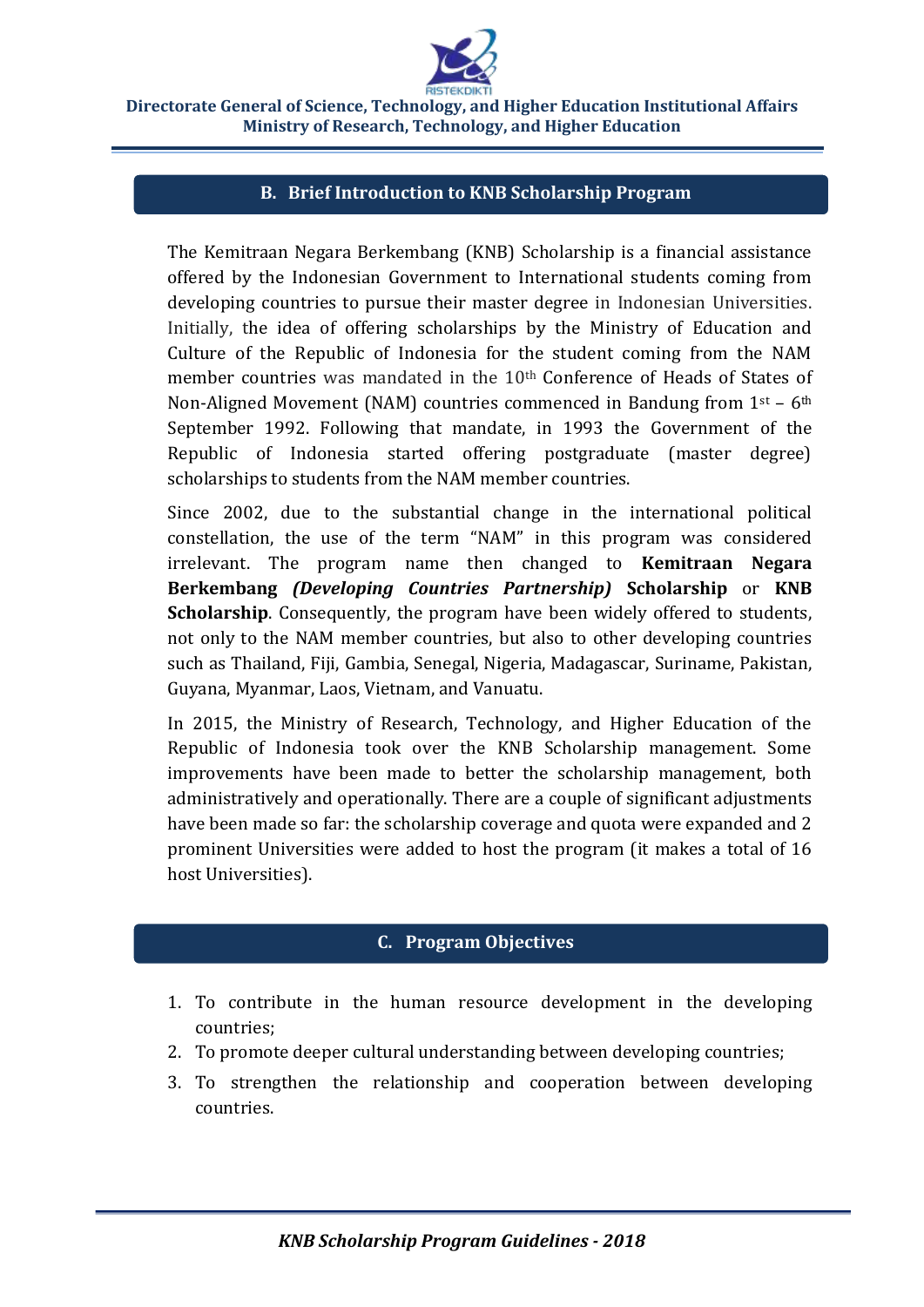

### **D. Program Structure**

1. Indonesian Language Training Program

A one academic year Indonesian Language (Bahasa) course is a compulsory for all KNB students as all courses required to complete the Master program (lecture and thesis) will be conducted in Bahasa. The Bahasa course will be provided by each University.

- 2. Preparatory program Preparatory program prior to the KNB Master program will be arranged in accordance with the conditions and program guidelines in each university.
- 3. Academic Program

Maximum of 4 semesters for post graduate program (Master Degree) and maximum of 8 semesters for under graduate program (Bachelor Degree). In order to successfully complete the program, it is important for all KNB students to consistently produce a good academic progress by developing a can do attitude, stay focus, punctual, and discipline.

### **E. Scholarship Coverage and Duration**

The KNB Scholarship covers:

- 1. A Settlement Allowance of IDR 1,000,000 will be given to new students upon their arrival in Indonesia;
- 2. While taking the Indonesian language course and preparatory programs, the new students will only receive a Living Allowance of IDR 2,550,000 per month;
- 3. During the Master Program, the KNB students will receive a scheme of monthly allowance as detailed below:

| No | <b>Allowances</b>      | <b>Amount</b>        |
|----|------------------------|----------------------|
|    | Living Allowance       | <b>IDR 2,550,000</b> |
|    | Research Allowance     | <b>IDR 400,000</b>   |
| 3  | <b>Books Allowance</b> | <b>IDR 350,000</b>   |

- 4. A health insurance with a maximum of IDR 200,000 monthly premium (In case of the cost of medical services exceeded to those covered by the health insurance, the difference should be borne by the student);
- 5. A round-trip international airfare (economy class) from the international airport of the student's home countries to Indonesia, including local transport to the host university;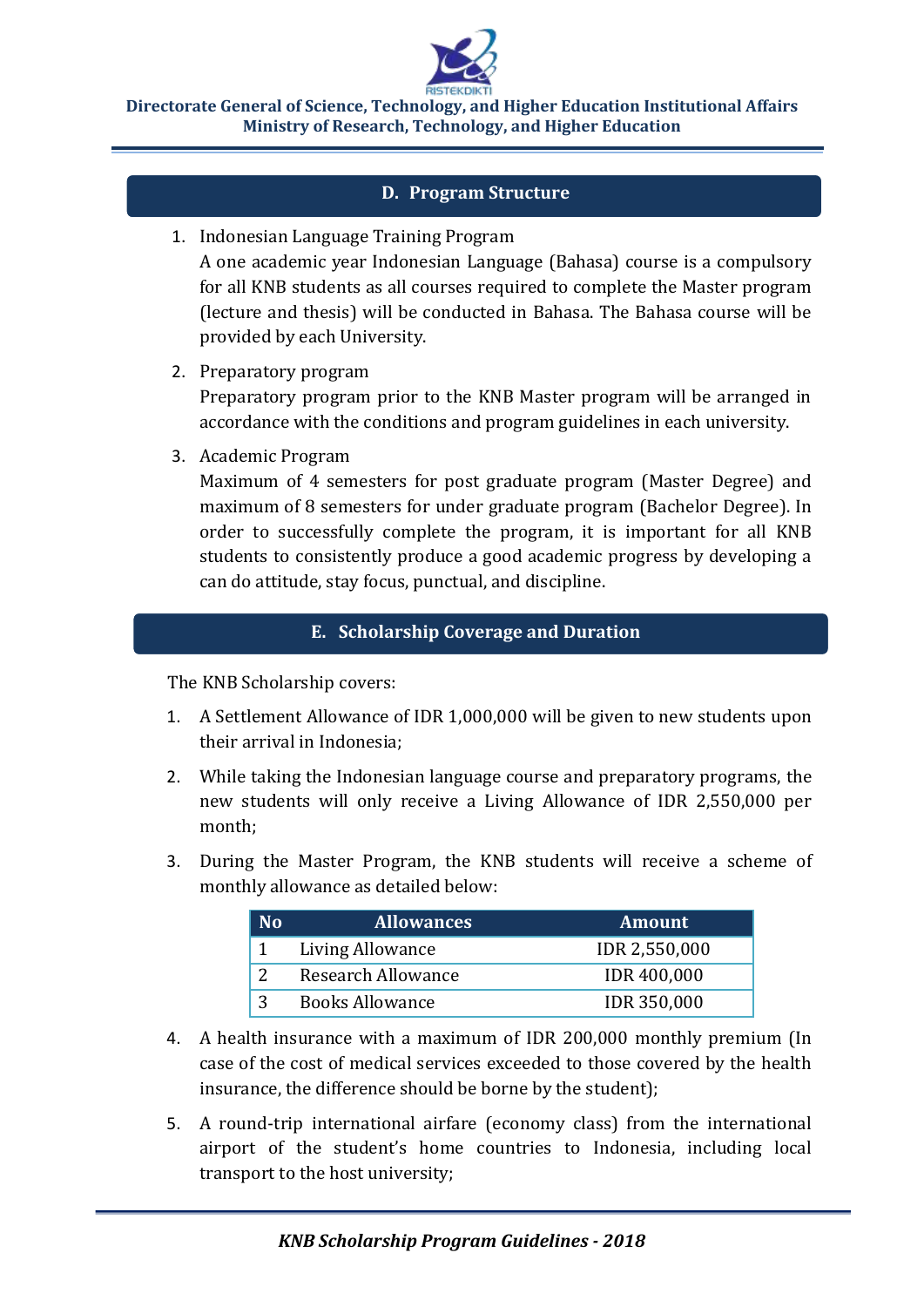

6. The duration of scholarship is directly linked to the duration of the academic program as indicated below:

| <b>No</b> | Program                                                             | <b>Duration</b>                   |
|-----------|---------------------------------------------------------------------|-----------------------------------|
|           | Indonesian Language Course and<br><b>Master Preparatory Program</b> | Maximum 12 months                 |
| 2         | Master Program                                                      | Maximum 24 months<br>(4 semester) |
| 3         | <b>Bachelor Program</b>                                             | Maximum 48 months<br>(8 semester) |

The scholarship is paid for 12 calendar months each academic year during the normal period of study, except the first academic year of the normal period of study when the scholarship is paid for 4 months and the last academic year of the normal period of study when the scholarship is paid for 8 months. Please be advised that in case of early program completion, all scholarships payment will be stopped by the time the awardee set off for home (returning to home country).

- 7. Please be advised that the scholarship scheme will only sufficient to cover **one person** to living properly in most cities where the universities are located.
	- *\* Note: Other expense items which do not stated above will be considered as personal expenses and will be borne by the students.*

## **F. KNB Management Responsibilities**

- 1. Provide a quality of education. In addition, to make sure that the KNB students meet the expected academic goal, each university will arrange the scheduled academic advisement sessions for the students;
- 2. Provide monthly living allowance, research allowance, book allowance, and health insurance. The amount of each allowance would be decided by the Director of Higher Education Institutional Enhancement referring to the official Indonesian scholarship scheme regulation which enacted by the Ministry of Research, Technology, and Higher Education of the Republic of Indonesia as baseline. Please be advised that the schedule of allowance disbursement will be vary between universities depending on the latest financial regulation in each university;
- 3. Arrange a one way economy airline ticket from the country of origin to the designated university's location for each student. Please be advised that soliciting is prohibited;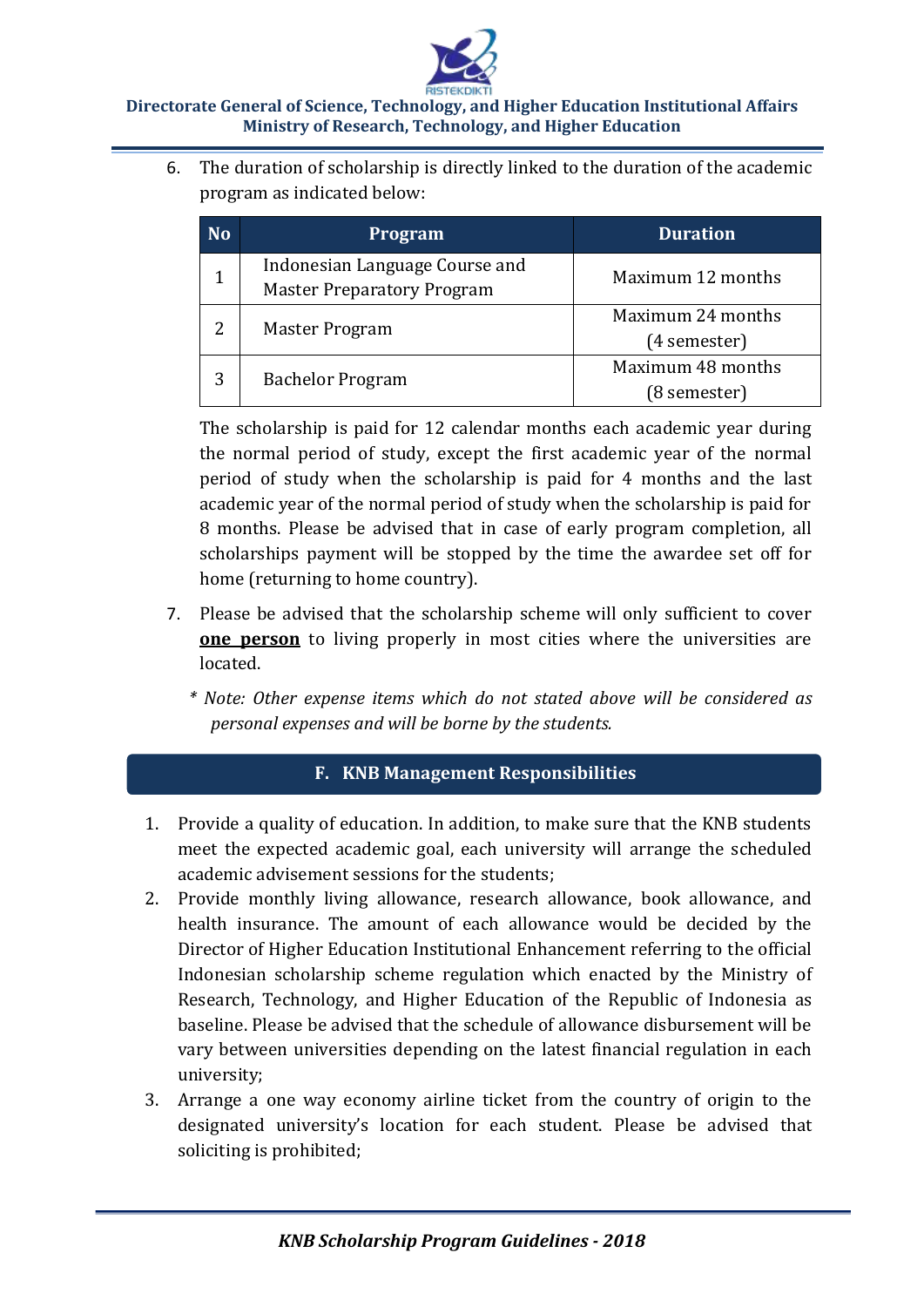4. Arrange a one way economy airline ticket from the university's location to the student's home country. The travel arrangement will be provided for each KNB student who successfully complete their program or unexpectedly fail to finish the program due to insufficient or poor academic grades. The KNB Scholarship Management will not provide additional fund for excess baggage. Please be advised that soliciting is prohibited;

# **G. KNB Scholarship Awardees' Responsibilities**

- 1. Comply with the Indonesian laws and regulations, university's regulations, and other associated regulations;
- 2. Build a good rapport with KNB scholarship management and respect the norms and values in the society in which the KNB students spend their time during the program.
- 3. Actively engage in periodic advisement sessions and other academic related activities all through the program to support the KNB students' efforts to successfully complete their study;
- 4. Be punctual and focus to pass all courses offered in their program to better the academic outcome. The KNB Scholarship Management and each university will conduct a periodic assessment on each KNB student's academic performance to evaluate their eligibility to continue the program;

# **H. Returning Home**

The KNB Scholarship Management will provide economy class airline ticket for KNB students returning to their home country. However, the provision of the ticket must meet these following conditions:

## *1. Going home after program completion.*

The KNB students must return home countries in not later than 30 days after completing their program. Please be advised that a program completion is not necessarily a graduation or a commencement ceremony. The university's official will assist them obtaining the travel arrangement from KNB Scholarship Management;

## *2. Going home because fail to complete the program.*

The KNB students must return home immediately (not later than 30 days) after confirmed dropped-out or unable to finish their program due to poor academic performance, law-breaking state of affairs, Chronic or Terminal illness (based on an official diagnose prepared by a certified physician) or misdemeanor. The KNB Scholarship Management will arrange the travel arrangement based on the official request from the university;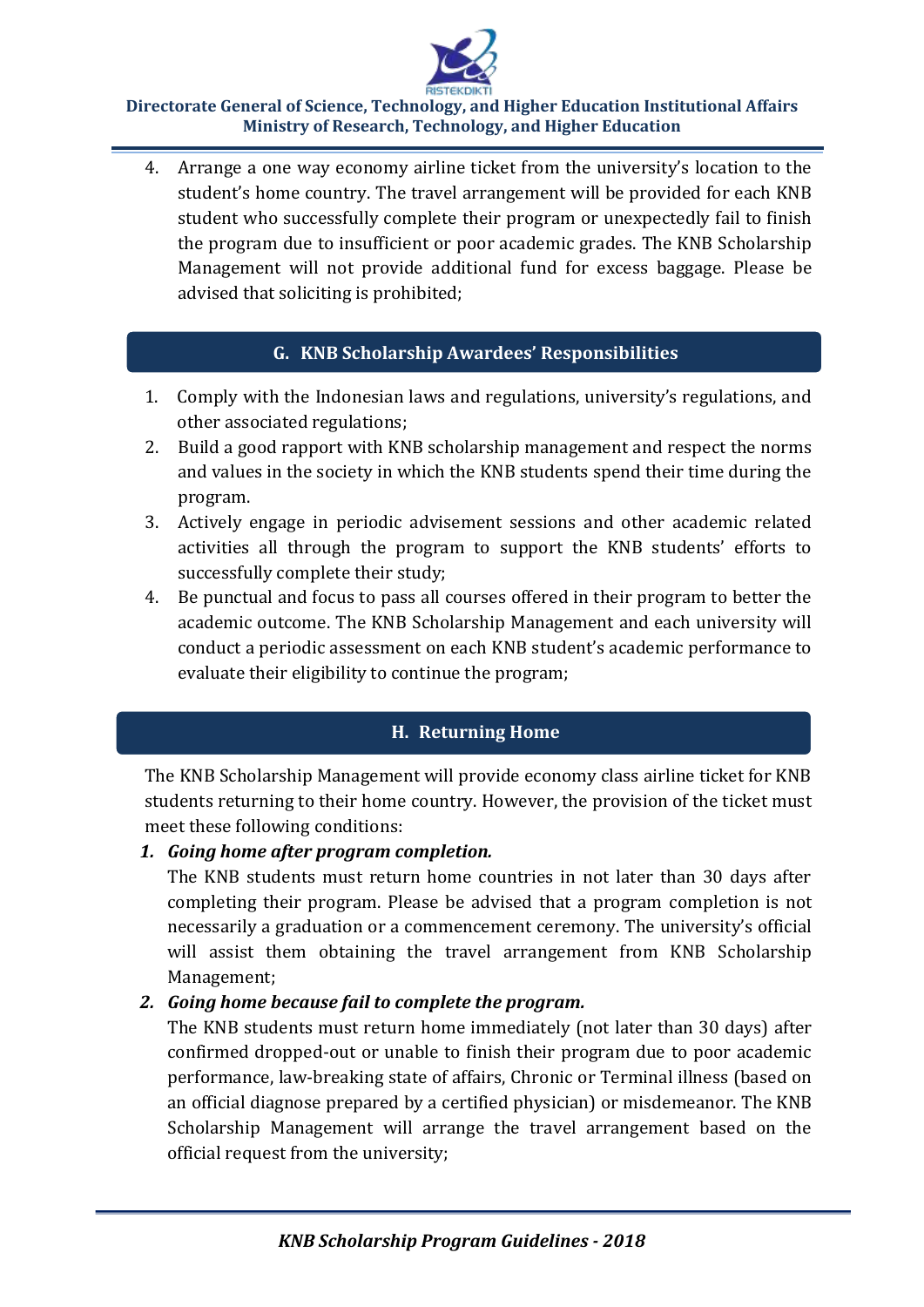- *3. Temporary Return.*
	- a. Return home for research or data collection purpose is subject to university's approval. However, KNB Scholarship Management encourages the KNB students to collect the research data remotely or work on distinctive Indonesian research topics.
	- b. Return home when the KNB program is ongoing due to emergency or personal reason is subject to university's approval. If permitted, the KNB students may return home for a maximum of 30 days and keep the university updated. Please be advised that fail to report to the university or exceed the permitted leave time will be considered as resignation from the KNB program, hence, the scholarship will be discontinued;
	- c. All cost related to temporary return will be borne by the KNB students.

# **I. Dropping and Resigning Policy**

- 1. Dropping a class or classes could result in an immediate reduction of the financial aid or even cancellation of the total scholarship awarded. If students are considering dropping a class or classes, contact the KNB Scholarship management in the University to determine the financial aid implications specific to the situation.
- 2. Dropping all courses or resigning from the KNB Scholarship program may be required to pay back the already received financial aid. If students are considering resigning from KNB Scholarship program, contact the KNB Scholarship management in the University to determine the financial aid implications specific to the situation.

## **J. Rules and Other Restrictions**

- 1. The KNB students must not commit felony;
- 2. The KNB students must obey the Indonesian Law and Regulations;
- 3. The KNB students must obey the university's rules and regulations;
- 4. The KNB students must not drive motorized vehicles during their stay in Indonesia without authorized driving license. Any injuries caused by reckless driving or accident will not be covered by the KNB scholarship;
- 5. Once admitted by one university, transfer to other university is strictly prohibited;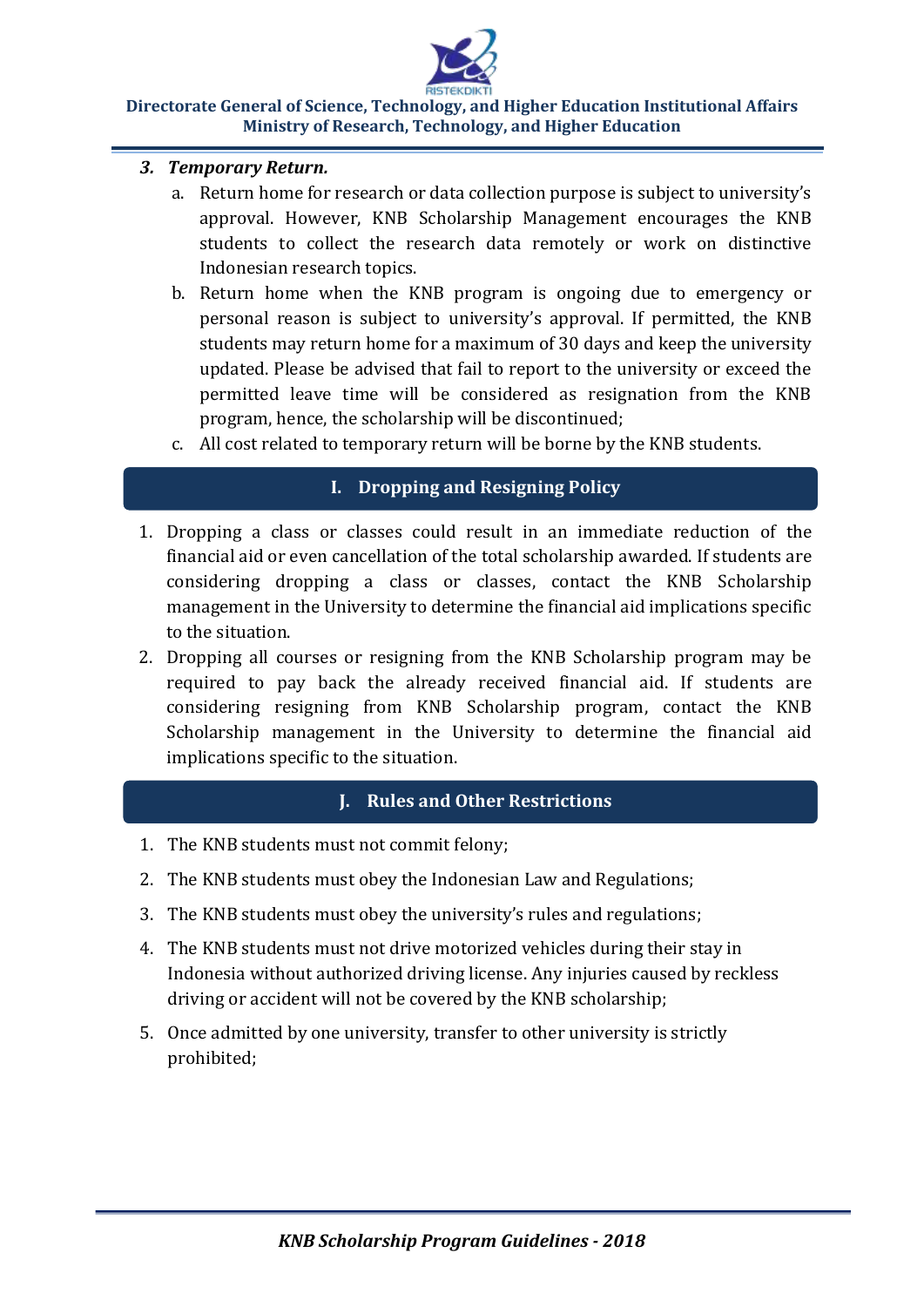

### **LIST OF UNIVERSITIES**

| N <sub>O</sub> | <b>UNIVERSITY</b>         | <b>CONTACT DETAILS</b>                                                        | <b>CONTACT PERSON</b>    |
|----------------|---------------------------|-------------------------------------------------------------------------------|--------------------------|
| 1.             | <b>Institut Pertanian</b> | IPB Graduate School,                                                          | Fatmasari Siregar,       |
|                | <b>Bogor</b>              | IPB Darmaga Campus, Bogor 16680                                               | MM                       |
|                |                           | Ph.: +622518628448/Fax: +622518425411                                         |                          |
|                |                           | W: www.pasca.ipb.ac.id                                                        |                          |
|                |                           | E: sps@apps.ipb.ac.id                                                         |                          |
| 2.             | Institut Teknologi        | <b>Executive Directorate of Student</b>                                       | Prof. Fida               |
|                | Bandung                   | <b>Enrolment Management</b>                                                   | Madayanti                |
|                |                           | Jl. Tamansari No. 64, Bandung, 40116<br>Ph.: +62222508519                     | Warganegara, MS,<br>PhD. |
|                |                           | Fax: +62222530689                                                             |                          |
|                |                           | Email: itb-admission@itb.ac.id                                                |                          |
| 3.             | Institut Teknologi        | <b>International Office ITS</b>                                               | Dr.rer.nat. Maya         |
|                | Sepuluh Nopember          | Gedung Rektorat Lt. 1 Kampus ITS Sukolilo,                                    | Shovitri                 |
|                |                           | Surabaya 60111                                                                |                          |
|                |                           | Ph.: +62315994251 ext. 1224                                                   |                          |
|                |                           | Fax: +62315923411                                                             |                          |
|                |                           | E: intladmission@its.ac.id; int_off@its.ac.id                                 |                          |
|                |                           | W: www.international.its.ac.id                                                |                          |
| 4.             | Universitas               | Airlangga Global Engagement                                                   | Irfan Wahyudi, Ph.D.     |
|                | Airlangga                 | Kantor Manajemen UNAIR Lt.2, Kampus C                                         |                          |
|                |                           | Mulyorejo, Surabaya 60115                                                     |                          |
|                |                           | Ph.: +62315966864/Fax: +62315955582                                           |                          |
|                |                           | W: www.international.unair.ac.id                                              |                          |
|                |                           | E: int.degree@global.unair.ac.id                                              |                          |
| 5.             | Universitas Atma          | Partnership and Promotion Office                                              | L.D. Rini Harjanti       |
|                | Jaya Yogyakarta           | Jalan Babarsari No. 44 Yogyakarta 55281<br>Ph.: +62 274 487711 ext. 2110-2111 |                          |
|                |                           | Fax: +62 274 487748                                                           |                          |
|                |                           | W: www.uajy.ac.id/international-affairs/                                      |                          |
|                |                           | E: kkp@uajy.ac.id                                                             |                          |
| 6.             | Universitas               | Kantor Urusan Internasional                                                   | Evi Meita                |
|                | Diponegoro                | Jalan Prof. H. Soedarto, SH, Semarang                                         |                          |
|                |                           | Ph.: +6224 7465402/Fax: +6224 7465402                                         |                          |
|                |                           | W: www.ioundip.or.id                                                          |                          |
|                |                           | E: ioundip@gmail.com, io@live.undip.ac.id                                     |                          |
| 7.             | Universitas Gadjah        | Kantor Urusan Internasional                                                   | Retno Wiyati             |
|                | Mada                      | Bulaksumur Blok F13, Sleman DIY 55281                                         |                          |
|                |                           | Phone: +62 274 6492049                                                        |                          |
|                |                           | Website: www.ugm.ac.id                                                        |                          |
|                |                           | Email: admission@ugm.ac.id                                                    |                          |
| 8.             | Universitas Indonesia     | Kantor Urusan Internasional                                                   | Dina Septianisach        |
|                |                           | Gedung Pusat Administrasi Lt. 1                                               |                          |
|                |                           | Kampus UI Depok, Depok 16424                                                  |                          |
|                |                           | Ph./Fax: +622178880139                                                        |                          |
|                |                           | W: www.international.ui.ac.id                                                 |                          |
|                |                           | E: io-ui@ui.ac.id                                                             |                          |